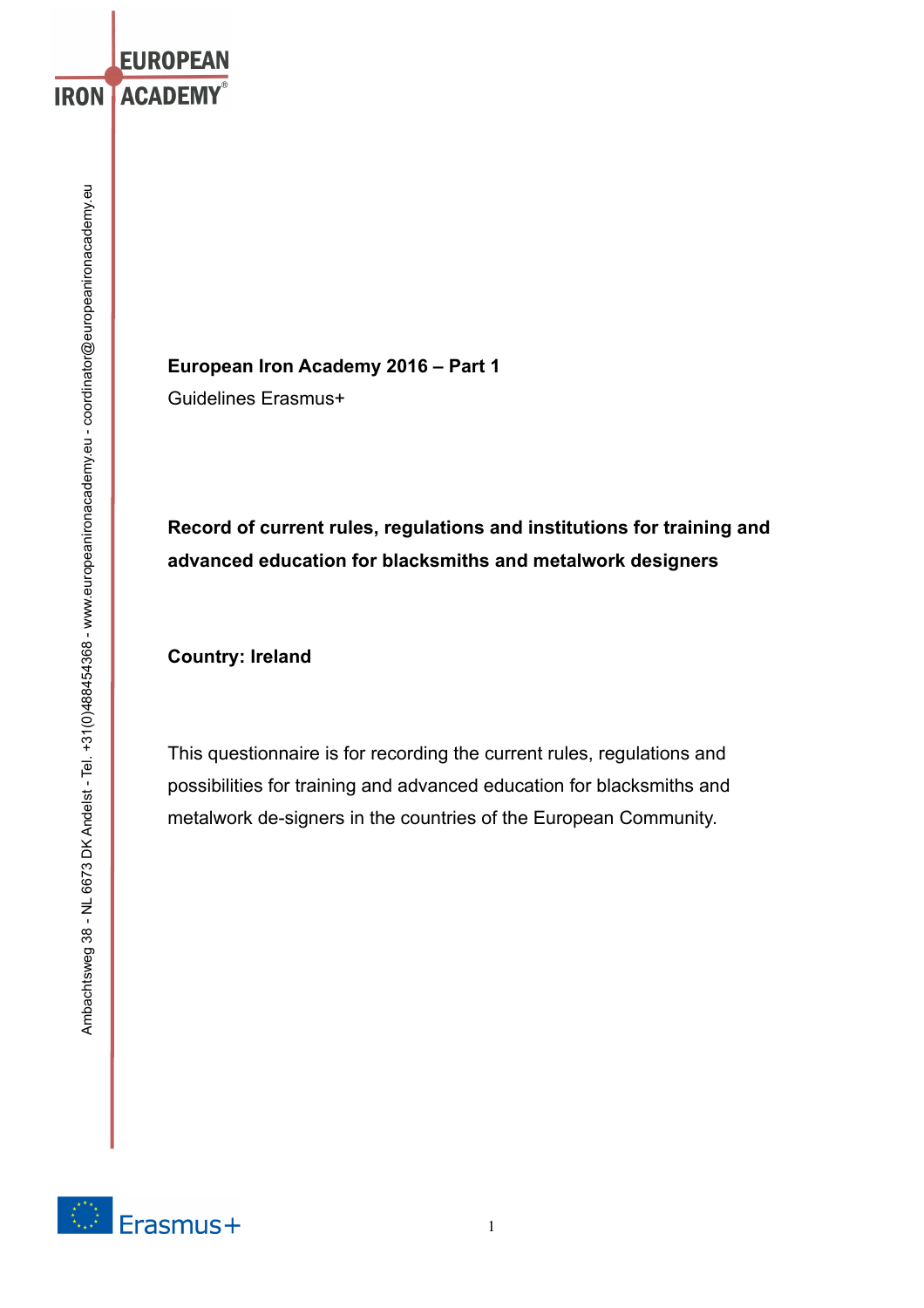**IRON ACADEMY®** 

1. Which ministry is responsible for education in your country? *Address / persons responsible Department of Education & Skills Richard Bruton Address Dept. of Education and Skills Marlborough St Dublin 1*

2. Which trade/professional association is responsible in your country for blacksmiths and metalwork designers? *Address / persons responsible None*

3.a) Who is legally responsible for the training of blacksmiths and metalwork designers in your country?

None at present.

Limerick & Clare Education Board are currently supporting the only School of Forgework in the country at LCFE Cappamore.

European contact Tara Robinson ,LCETB Offices, Kilmallock Road Campus, Limerick,Rep of Ireland.

This School currently has 1 City & Guilds Level 2 programme being run from September to May ( the acedimic year) maximum number of learners 7,along with this there are short introductory courses run in the form of evening classes and also there are some Community Education classes run on a similar time frame.

Short courses can be found on the website www.lcfe.ie *(Please find out the addresses, websites, and contacts . Try to obtain the* 

*training targets in writing and attach these to your research data and write a short resume for our joint Erasmus Report).* 

3.b) Which grants or aid/help (governmental or private) is offered in your country and on which conditions?

*(Training grants, loans, accommodation whilst away from home) None available at present.*

4. Which schools (including schools financed by the government or private schools) in your country provide training/education for young blacksmiths and metalwork designers? Please see above answer to question 3 *Address / persons responsible Which conditions have to be fulfilled to be accepted for training? Interview and criteria set out by City & Guilds. Schooling – which certificates are necessary?* 

*Which EQF levels (from 1 to 8) are reached during training? City & Guilds Level 2 Who issues the training certificates? City & Guilds Who conducts the practical and theoretical examinations? City & Guilds*

5. How does one become a blacksmith trainee, journeyman or a master craftsman?

Occupational training in internet (investigate curriculum)? Who issues the certificates?

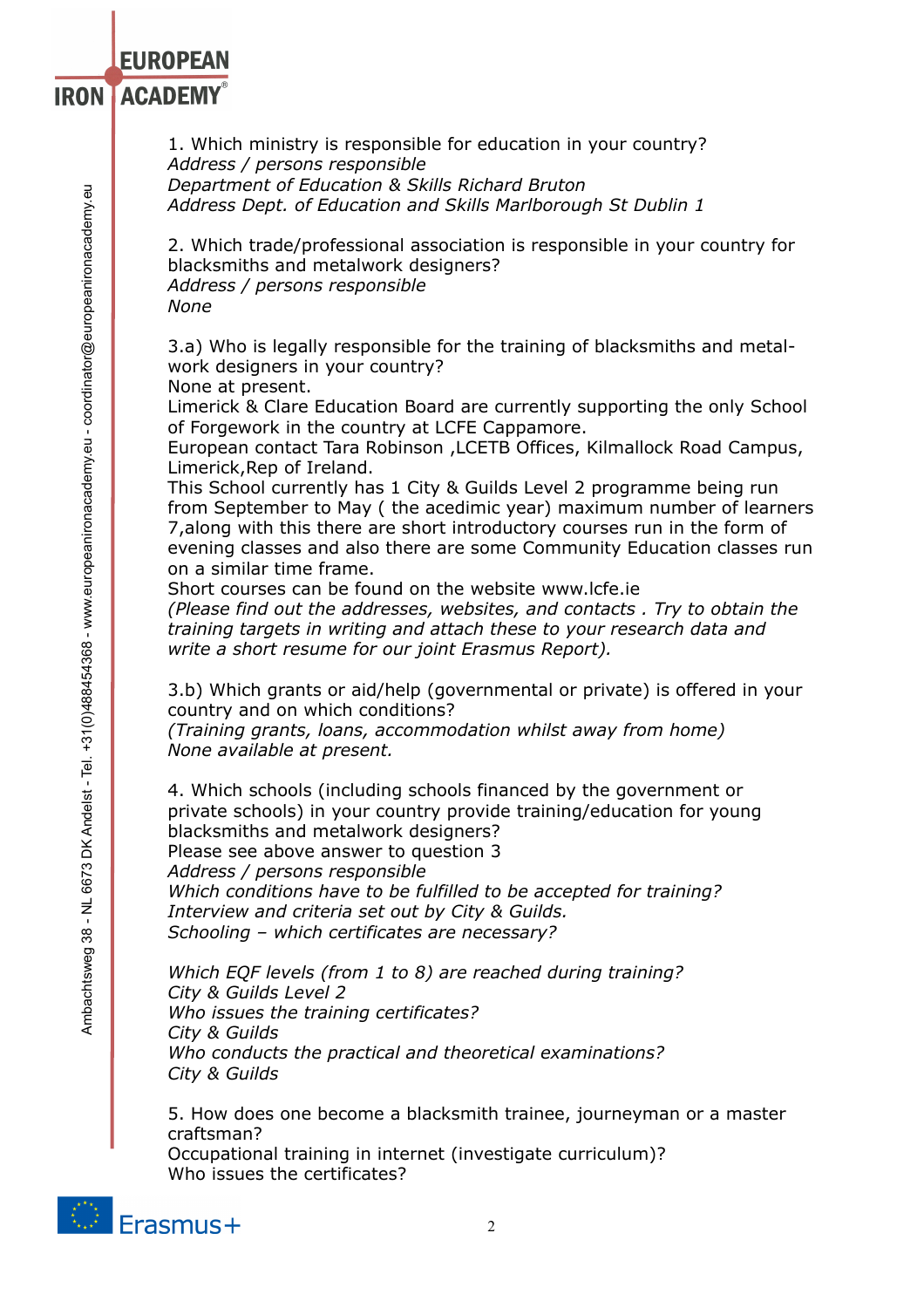#### **ACADEMY® IRON**

*Address / persons responsible* 

*The only accreditation at present available in Ireland is through the City & Guilds Level 2 Programme.* 

*Some blacksmiths get on the job training but there is no certification available for same or no infrastructure to evaluate or accredit any blacksmith in Ireland.*

6. Are there free schools, academies for blacksmiths and metalworkers? *(investigate curriculums)* 

*The Community Education programmes are sponsored by the state,these are usually at introductory level. Best contact for these would be Tara Robinson at LCETB email tara.robinson@lcetb.ie* 

*Address / persons responsible* 

7. Are there leading metalworker designers/companies (Stakeholders) in your country who take care of training and advanced education? (for example, who offer traineeships or support journeymen.) *Address / persons responsible* 

 *There are a number of blacksmiths who open their forges to journeymen and train blacksmiths,but there is no education structure in place to evaluate same.*

8. Are there any institutes, academies or schools in your country which take care of advanced education (special knowledge)?

*(e.g. working with metal in the preservation of ancient buildings / architecture / tools/ construction/ historic techniques or methods / blacksmiths / carriage makers* 

*Address / persons responsible* 

*The Heitage Council and Georgian Society offer talks and demonstrations from time to time,occasionally heritage ironwork is addressed by these bodies.*

 9. Which networks are available nationally and internationally for blacksmiths and metalworkers?

*(e.g. Internet information platforms, discussion groups, free organisations etc.)* 

*The main forms of information would be through the following. The Irish Blacksmith Forum ;a closed facebook page open to all Irish smiths to network,ask questions, show current work,its basically an information resource. There are currently 112 members of the group.* 

*The Irish Artist Blacksmith Association,a private membership clubs that promotes blacksmithing currently there are 35 members.*

10. Media: which printed text books and internet media are available in your country? All available

*Address / persons responsible* 



Ambachtsweg 38 - NL 6673 DK Andelst - Tel. +31(0)488454368 - www.europeanironacademy.eu - coordinator@europeanironacademy.eu

Ambachtsweg 38 - NL 6673 DK Andelst - Tel. +31(0)488454368 - www.europeanironacademy.eu - coordinator@europeanironacademy.eu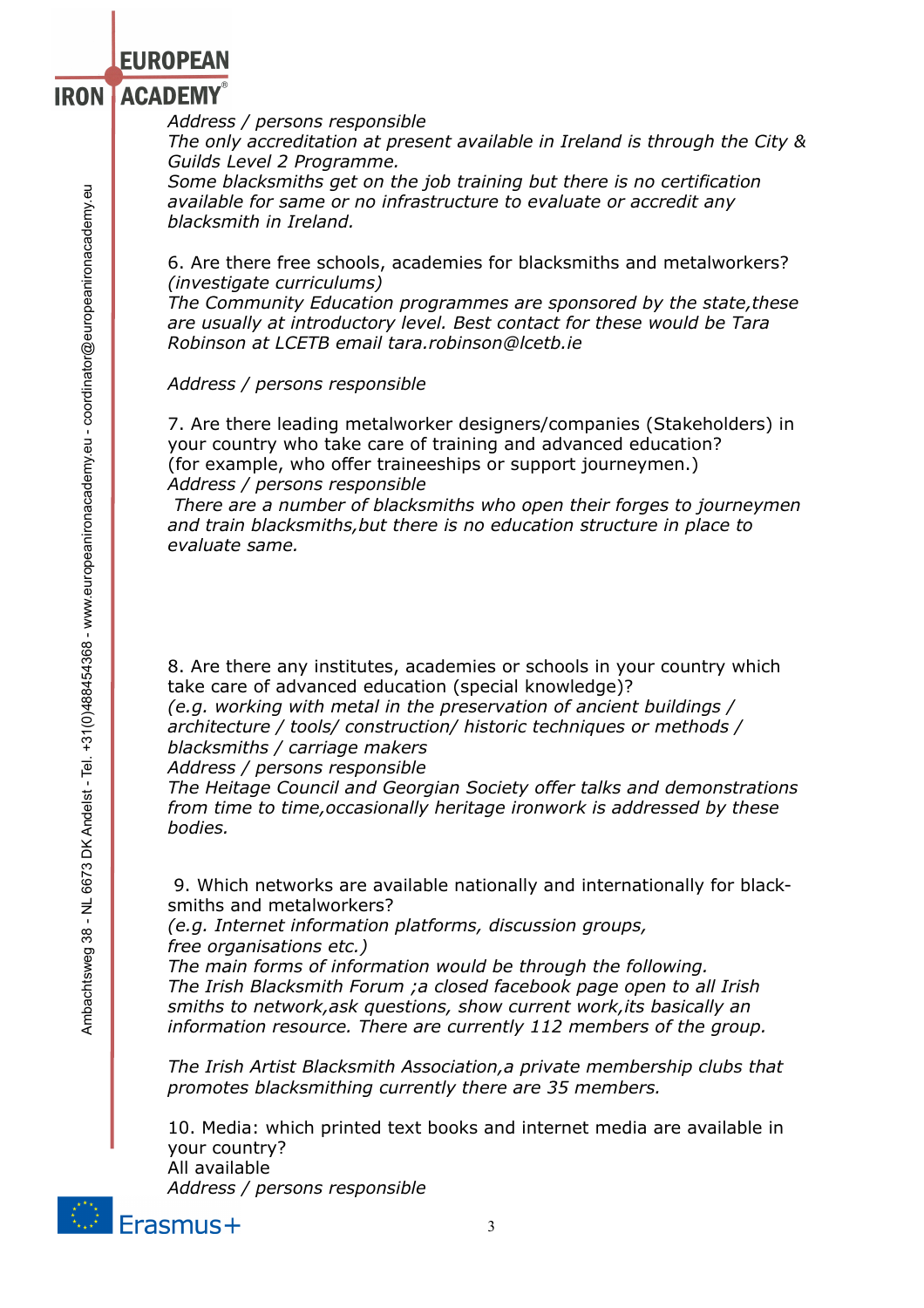#### **ACADEMY**® **IRON**

11. Which technical literature is offered in your language? *Publishers / Addresses / persons responsible Nearly all is published in English*

12. Are certain elements of the metalworkers' and blacksmiths' training lacking in your country?

There are huge areas that need to be addressed as explained earlier the only accredited course in the country is City & Guilds Level 2 *Which parts? Please use the list of detailed knowledge attached hereto.*

## **Main areas of techniques (methods) and fields of training**

Please check if and in what quality the training centres, schools, academies and institutes in your country have included the following skills in their

training programmes. Please add missing skills to the list. City & Guilds only training available

## **Steel / stainless steel**

Material science

Correct firing guides / correct handling of wrought fire Forge welding

Welding: process: 111 Metal-arc welding with covered electrode

Process: 131 Metal-arc inert gas welding MIG-welding

Process: 135 Metal-arc active gas welding MAG-welding

Process: 141 Tungsten inert gas arc welding TIG -welding

Process: 311 Oxy-acetylene welding

Tool-making: forceps (tongs), hammer, punch

Basic techniques of forging: forging by hand, with a mechanical hammer Techniques/Methods: punching holes, gorging (elbowing), splitting Twisting

Pipe bending without machines: free bending according to size Manufacture of tools for the above-mentioned techniques/methods

Most welding techniques can be gained throughout the country through various technical colleges,with the exception of firewelding.

### **Methods of Joining**

Surface engineering: black annealing (oil blacking) Splitting techniques: metal fittings, ornaments Inlay work Historic ornaments: identification of such, implementation Sacred and mundane ornaments

### **Planning – Draft – Drawing of Object**

Design training: search for possible shapes/designs, shaping of form/ design